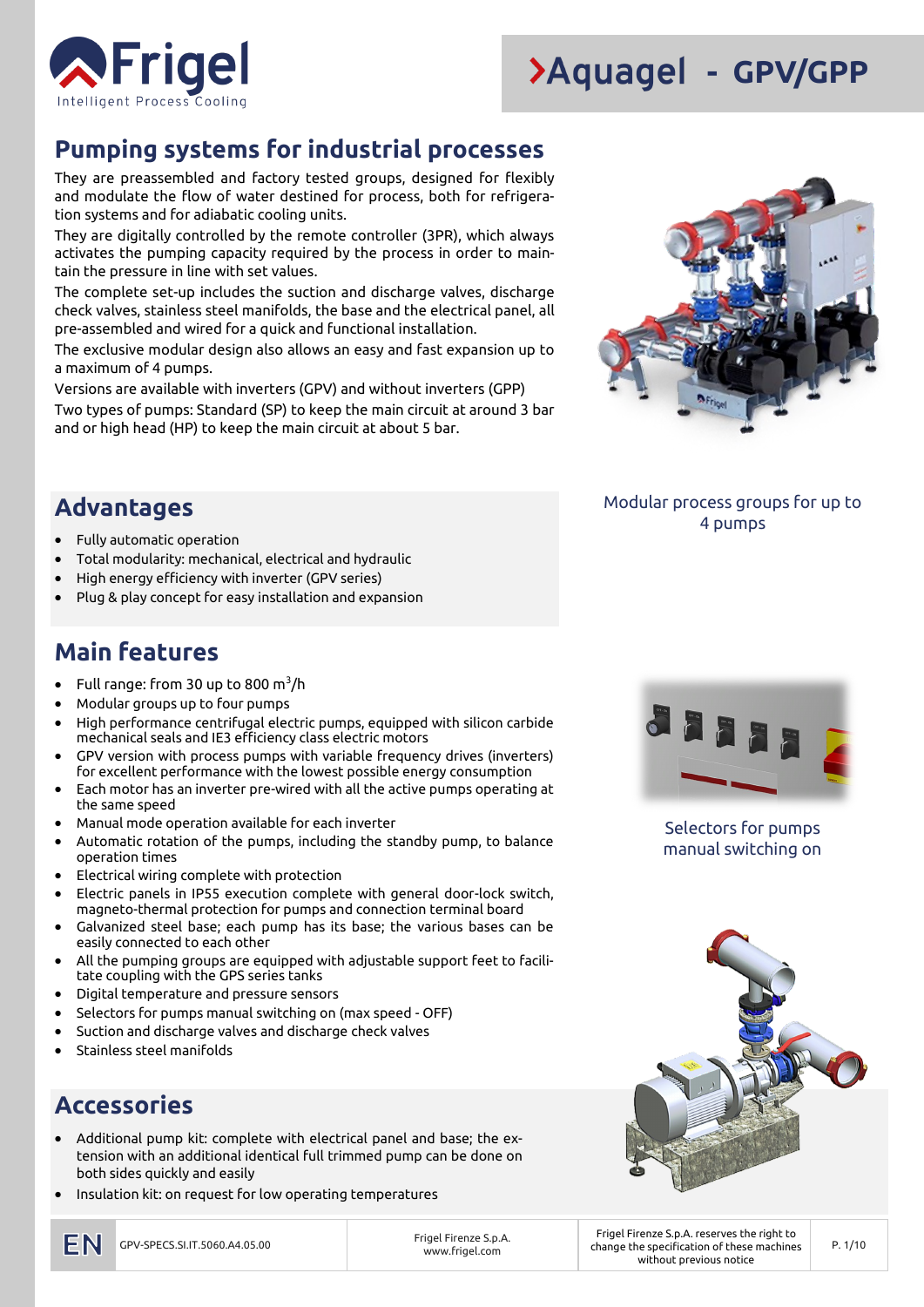



### **Provision for connection to the 3PR remote panel with the following functions**

- Water pressure control for optimal pump management and any malfunctions (leaks or pipe breaks)
- Automatic control of the number of pumps in operation depending on the thermal load required
- Management of the inverter in the GPV series
- Automatic management of the equalization of the operating hours so as to allow for balanced aging

### **Display examples of 3PR**

#### **Main interface screen**

- The upper right quadrant provides a snapshot of up to four pumping stations
- The pressures in real time are shown compared to the set points
- The conditions of the pumping units with inverter are shown in terms of percentage use
- A colored code indicates the active pumping groups





#### **Pressing on Circuit A in the main screen**

- All pump values are indicated, including pressures, ΔP, estimated flow rates and temperatures
- Included are the graphic representations of the pressures of the active pumps, as well as the conditions of each pump in the pumping group, indicated with different colors (in this case the number 2 is in operation, while the number 1 is in standby)
- A pop-up window for each pump indicates in real time all the variables, including speed, frequency and power consumption (only with inverter)

#### **Alarm history recording screen**

- All alarms are listed and dated
- Additional information for each alarm can be viewed by holding down the alarm bar
- Descriptions of the alarms are provided in all languages, together with a reference code to be consulted in the user manual

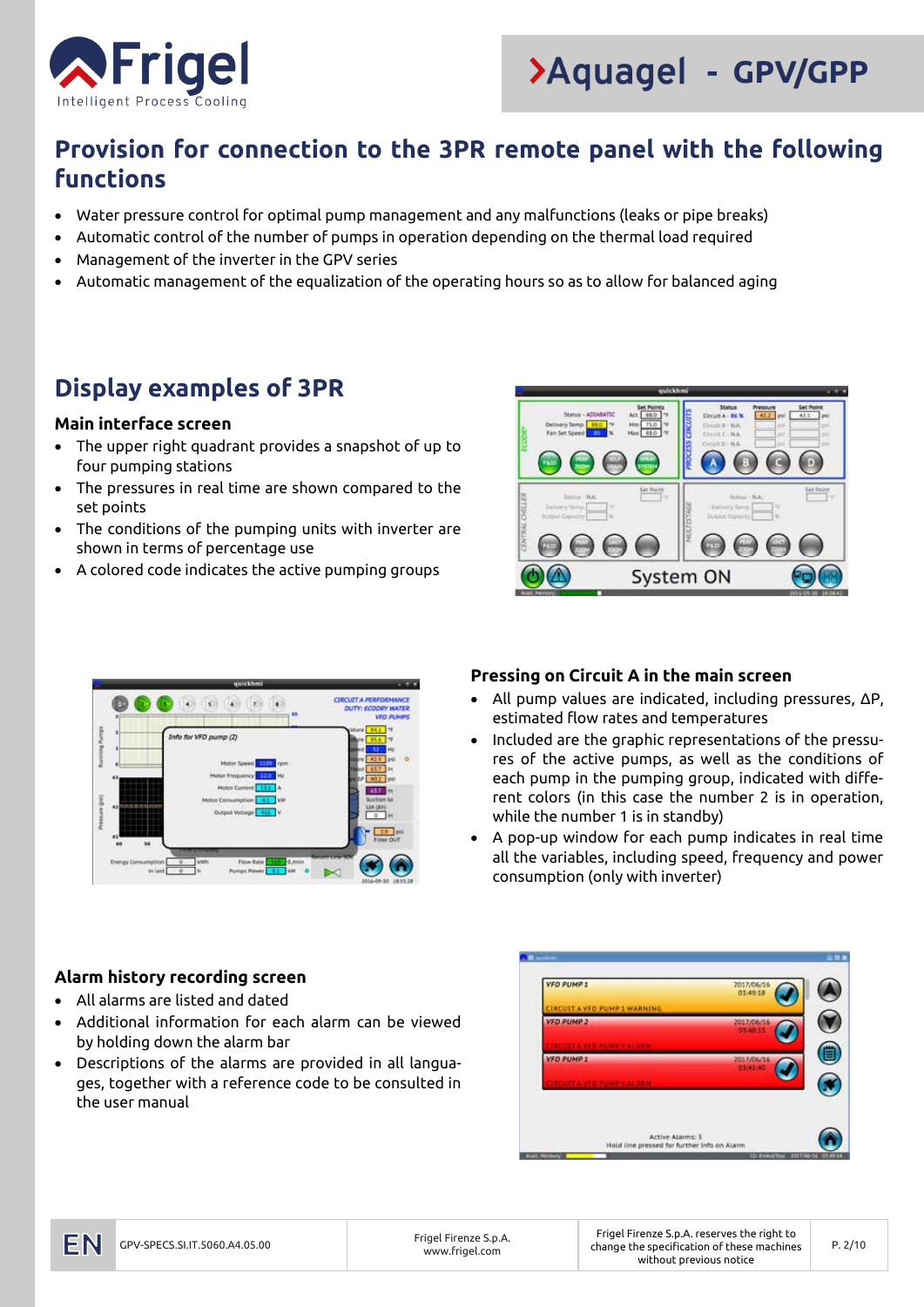

## **Technical data - GPV 50-60Hz**

|                                        |                                     |       |                                     |                                     |                                                   |                                     | <b>MODULAR PUMPING STATION GPV</b>  |                                     |                                    |                                    |                                    |                                                   |                                                   |                                         |  |
|----------------------------------------|-------------------------------------|-------|-------------------------------------|-------------------------------------|---------------------------------------------------|-------------------------------------|-------------------------------------|-------------------------------------|------------------------------------|------------------------------------|------------------------------------|---------------------------------------------------|---------------------------------------------------|-----------------------------------------|--|
|                                        | Model                               |       |                                     | 500                                 |                                                   | 1200<br>3000                        |                                     |                                     |                                    |                                    |                                    | 4800                                              |                                                   |                                         |  |
| Voltaggio e freguenza di alimentazione |                                     |       |                                     |                                     |                                                   |                                     |                                     |                                     | 380-480±10%/3/50-60Hz              |                                    |                                    |                                                   |                                                   |                                         |  |
|                                        | <b>Type</b>                         |       |                                     |                                     |                                                   |                                     |                                     |                                     | Centrifugal                        |                                    |                                    |                                                   |                                                   |                                         |  |
|                                        | Qty                                 |       | $\overline{2}$                      | 3                                   | 4                                                 | $\overline{c}$                      | 3                                   | 4                                   | $\overline{2}$                     | 3                                  | $\overline{4}$                     | $\overline{2}$                                    | 3                                                 | $\overline{4}$                          |  |
|                                        | kW [each pump]                      |       | 3                                   | 3                                   | 3                                                 | 5,5                                 | 5,5                                 | 5,5                                 | 11                                 | 11                                 | 11                                 | 18,5                                              | 18,5                                              | 18,5                                    |  |
|                                        | HP [each pump]                      |       | 4                                   | 4                                   | 4                                                 | 7,5                                 | 7,5                                 | 7,5                                 | 15                                 | 15                                 | 15                                 | 25                                                | 25                                                | 25                                      |  |
| SP process                             | Motor poles number                  |       | $\overline{2}$                      | $\overline{2}$                      | 2                                                 | 2                                   | $\overline{2}$                      | 2                                   | $\overline{2}$                     | $\overline{2}$                     | 2                                  | $\overline{2}$                                    | $\overline{2}$                                    | $\overline{2}$                          |  |
| pump                                   | Motor frequency                     |       | 60                                  | 60                                  | 60                                                | 60                                  | 60                                  | 60                                  | 60                                 | 60                                 | 60                                 | 50                                                | 50                                                | 50                                      |  |
|                                        | Total Full load @<br>supply Freq.   | A     | 10,8                                | 16,2                                | 21,6                                              | 20,4                                | 30,6                                | 40,8                                | 38                                 | 57                                 | 76                                 | 76                                                | 114                                               | 152                                     |  |
|                                        | Total noise pressure<br>@ 10 meters | dB(A) | 70                                  | 73                                  | 76                                                | 71                                  | 74                                  | 77                                  | 73                                 | 76                                 | 79                                 | 73                                                | 76                                                | 79                                      |  |
|                                        | Type                                |       | Centrifugal                         |                                     |                                                   |                                     |                                     |                                     |                                    |                                    |                                    |                                                   |                                                   |                                         |  |
|                                        | Qty                                 |       | $\overline{2}$                      | 3                                   | 4                                                 | 2                                   | 3                                   | 4                                   | $\overline{2}$                     | 3                                  | 4                                  | $\overline{2}$                                    | 3                                                 | $\overline{4}$                          |  |
|                                        | kW [each pump]                      |       | 5,5                                 | 5,5                                 | 5,5                                               | 11                                  | 11                                  | 11                                  | 18,5                               | 18.5                               | 18,5                               | 30                                                | 30                                                | 30                                      |  |
|                                        | HP [each pump]                      |       | 7,5                                 | 7,5                                 | 7,5                                               | 15                                  | 15                                  | 15                                  | 25                                 | 25                                 | 25                                 | 40                                                | 40                                                | 40                                      |  |
| HP process                             | Motor poles number                  |       | $\overline{2}$                      | 2                                   | $\overline{2}$                                    | $\overline{c}$                      | $\overline{2}$                      | $\overline{c}$                      | $\overline{2}$                     | $\overline{2}$                     | $\overline{2}$                     | 2                                                 | $\overline{2}$                                    | $\overline{2}$                          |  |
| pump                                   | Motor frequency                     | 60    | 60                                  | 60                                  | 60                                                | 60                                  | 60                                  | 60                                  | 60                                 | 60                                 | 60                                 | 60                                                | 60                                                |                                         |  |
|                                        | Total Full load @<br>supply Freq.   | A     | 20,4                                | 30.6                                | 40.8                                              | 38                                  | 57                                  | 76                                  | 62                                 | 93                                 | 124                                | 112                                               | 168                                               | 224                                     |  |
|                                        | Total noise pressure<br>@ 10 meters | dB(A) | 71                                  | 74                                  | 77                                                | 73                                  | 76                                  | 79                                  | 73                                 | 76                                 | 79                                 | 70                                                | 73                                                | 76                                      |  |
|                                        | Type                                |       | Victaulic                           |                                     |                                                   |                                     |                                     |                                     |                                    |                                    |                                    |                                                   |                                                   |                                         |  |
| Suction con-<br>nections               | In                                  |       | $114,3 -$<br>$4"$ -<br><b>DN100</b> | $114,3 -$<br>4" -<br><b>DN100</b>   | $114,3 -$<br>$4^{\prime\prime}$ -<br><b>DN100</b> | $168,3 -$<br>$6"$ -<br><b>DN150</b> | $168,3 -$<br>$6" -$<br><b>DN150</b> | $168,3 -$<br>$6"$ -<br>DN150        | $273 -$<br>$10" -$<br><b>DN250</b> | $273 -$<br>$10" -$<br>DN250        | $273 -$<br>$10" -$<br><b>DN250</b> | $323,9 -$<br>$12" -$<br><b>DN300</b>              | $323,9 -$<br>$12" -$<br><b>DN300</b>              | $323,9 -$<br>$12^{n}$ -<br><b>DN300</b> |  |
|                                        | <b>Type</b>                         |       |                                     |                                     |                                                   |                                     |                                     | Victaulic                           |                                    |                                    |                                    |                                                   |                                                   |                                         |  |
| Discharge<br>connections               | Out                                 |       | $114,3 -$<br>$4"$ -<br><b>DN100</b> | $114,3 -$<br>$4"$ -<br><b>DN100</b> | $114,3 -$<br>$4"$ -<br>DN100                      | $168,3 -$<br>$6" -$<br><b>DN150</b> | $168,3 -$<br>$6"$ -<br><b>DN150</b> | $168,3 -$<br>$6"$ -<br><b>DN150</b> | $273 -$<br>$10" -$<br><b>DN250</b> | $273 -$<br>$10" -$<br><b>DN250</b> | $273 -$<br>$10" -$<br><b>DN250</b> | $323,9 -$<br>$12^{\frac{1}{2}}$ -<br><b>DN300</b> | $323,9 -$<br>$12^{\frac{1}{2}}$ -<br><b>DN300</b> | $323,9 -$<br>$12^{n}$ -<br><b>DN300</b> |  |
| Weight (SP<br>pump)                    | kg                                  |       | 330                                 | 480                                 | 610                                               | 420                                 | 600                                 | 770                                 | 750                                | 1.070                              | 1.410                              | 960                                               | 1.370                                             | 1.790                                   |  |
| Weight (HP<br>pump)                    | kg                                  |       | 380                                 | 550                                 | 700                                               | 530                                 | 760                                 | 1.000                               | 790                                | 1.150                              | 1.500                              | 1.180                                             | 1.700                                             | 2.240                                   |  |

• Available supply voltage: 400V±10%/3/50Hz; 460V±10%/3/60Hz; 380V±10%/3/60Hz

• On request: UL electrical panel for 60 Hz versions

• Pumps rated up to 35% of Glycol

• Weights without water

• Not suitable for demi-water

• Altitude limit: 2.000 m a.s.l.

• Max water working pressure: 8 bar

• Weights of units with UL electrical panel may differ from those shown in the table. Contact Frigel.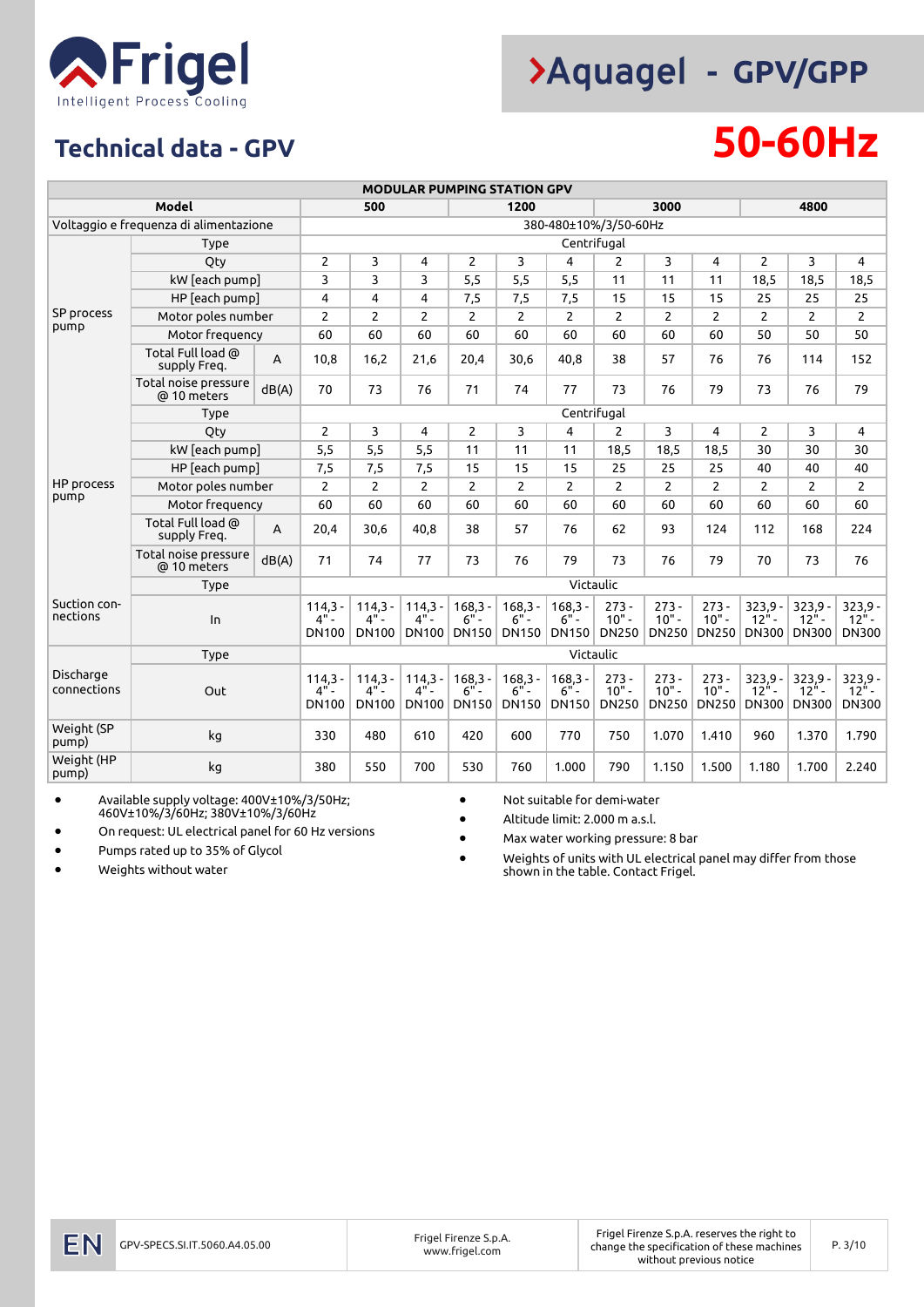



![](_page_3_Figure_4.jpeg)

![](_page_3_Figure_5.jpeg)

![](_page_3_Figure_6.jpeg)

![](_page_3_Figure_7.jpeg)

Pumps rated up to 60Hz in all the power supplies

#### **GPV 1200**

![](_page_3_Figure_10.jpeg)

Pumps rated up to 60Hz in all the power supplies

![](_page_3_Figure_12.jpeg)

Pumps rated up to 60Hz in all the power supplies

#### **GPV 4800**

![](_page_3_Figure_15.jpeg)

GPV 4800 SP (pumps rated up to 50Hz in all the power supplies)

GPV 4800 HP (pumps rated up to 60Hz in all the power supplies)

In order to select the suitable pumping system, consider the optimal working point, suction head and pipes diameter. For further questions, please contact Frigel.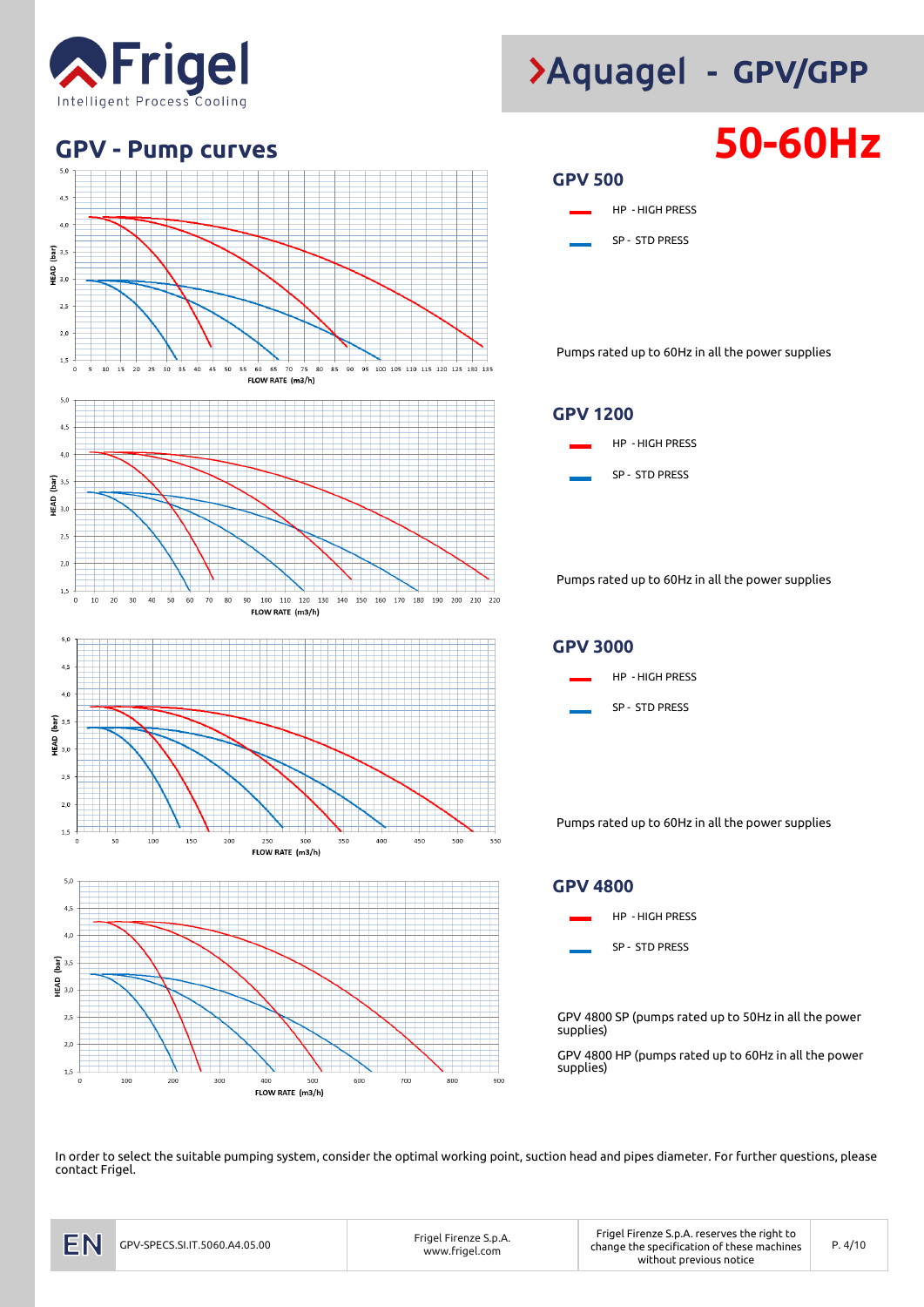![](_page_4_Picture_0.jpeg)

## **Technical data - GPP 50Hz**

|                          |                                        |                |                                     |                                                   |                                     |                                     | <b>MODULAR PUMPING STATION GPP</b>  |                                     |                                    |                                    |                                    |                                                   |                                      |                                      |  |  |
|--------------------------|----------------------------------------|----------------|-------------------------------------|---------------------------------------------------|-------------------------------------|-------------------------------------|-------------------------------------|-------------------------------------|------------------------------------|------------------------------------|------------------------------------|---------------------------------------------------|--------------------------------------|--------------------------------------|--|--|
|                          | Model                                  |                |                                     | 500                                               |                                     |                                     | 1200                                |                                     |                                    | 3000                               |                                    |                                                   | 4800                                 |                                      |  |  |
|                          | Voltaggio e freguenza di alimentazione |                |                                     |                                                   |                                     |                                     |                                     |                                     | 400V±10%/3/50Hz                    |                                    |                                    |                                                   |                                      |                                      |  |  |
|                          | <b>Type</b>                            |                |                                     | Centrifugal                                       |                                     |                                     |                                     |                                     |                                    |                                    |                                    |                                                   |                                      |                                      |  |  |
|                          | Qty                                    | $\overline{2}$ | 3                                   | 4                                                 | $\overline{2}$                      | 3                                   | 4                                   | $\overline{2}$                      | 3                                  | 4                                  | $\overline{2}$                     | 3                                                 | 4                                    |                                      |  |  |
|                          | kW [each pump]                         | 3              | 3                                   | 3                                                 | 5,5                                 | 5,5                                 | 5,5                                 | 11                                  | 11                                 | 11                                 | 18,5                               | 18,5                                              | 18,5                                 |                                      |  |  |
|                          | HP [each pump]                         | 4              | 4                                   | 4                                                 | 7,5                                 | 7,5                                 | 7,5                                 | 15                                  | 15                                 | 15                                 | 25                                 | 25                                                | 25                                   |                                      |  |  |
| SP process<br>pump       | Motor poles number                     |                | $\overline{2}$                      | $\overline{2}$                                    | $\overline{c}$                      | $\overline{2}$                      | $\overline{2}$                      | $\overline{2}$                      | $\overline{2}$                     | $\overline{c}$                     | $\overline{2}$                     | $\overline{2}$                                    | $\overline{2}$                       | $\overline{2}$                       |  |  |
|                          | Motor frequency                        |                | 50                                  | 50                                                | 50                                  | 50                                  | 50                                  | 50                                  | 50                                 | 50                                 | 50                                 | 50                                                | 50                                   | 50                                   |  |  |
|                          | Total Full load @<br>supply Freq.      | $\overline{A}$ | 13,8                                | 20,7                                              | 27,6                                | 24,4                                | 36,6                                | 48,8                                | 45,6                               | 68,4                               | 91,2                               | 76                                                | 114                                  | 152                                  |  |  |
|                          | Total noise pressure<br>@ 10 meters    | dB(A)          | 70                                  | 73                                                | 76                                  | 71                                  | 74                                  | 77                                  | 73                                 | 76                                 | 79                                 | 73                                                | 76                                   | 79                                   |  |  |
|                          | Type                                   |                | Centrifugal                         |                                                   |                                     |                                     |                                     |                                     |                                    |                                    |                                    |                                                   |                                      |                                      |  |  |
|                          | Qty                                    |                | $\overline{2}$                      | 3                                                 | 4                                   | $\overline{2}$                      | 3                                   | 4                                   | $\overline{2}$                     | 3                                  | 4                                  | $\overline{2}$                                    | 3                                    | 4                                    |  |  |
| HP process               | kW [each pump]                         |                | 5,5                                 | 5,5                                               | 5,5                                 | 11                                  | 11                                  | 11                                  | 18,5                               | 18,5                               | 18,5                               | 30                                                | 30                                   | 30                                   |  |  |
|                          | HP [each pump]                         |                | 7,5                                 | 7,5                                               | 7,5                                 | 15                                  | 15                                  | 15                                  | 25                                 | 25                                 | 25                                 | 40                                                | 40                                   | 40                                   |  |  |
|                          | Motor poles number                     |                | $\overline{2}$                      | $\overline{2}$                                    | $\overline{2}$                      | $\overline{c}$                      | $\overline{2}$                      | $\overline{2}$                      | $\overline{2}$                     | $\overline{2}$                     | $\overline{2}$                     | $\overline{c}$                                    | $\overline{2}$                       | $\overline{2}$                       |  |  |
| pump                     | Motor frequency                        |                | 50                                  | 50                                                | 50                                  | 50                                  | 50                                  | 50                                  | 50                                 | 50                                 | 50                                 | 50                                                | 50                                   | 50                                   |  |  |
|                          | Total Full load @<br>supply Freq.      | $\overline{A}$ | 24,4                                | 36,6                                              | 48,8                                | 45,6                                | 68,4                                | 91,2                                | 76                                 | 114                                | 152                                | 112                                               | 168                                  | 224                                  |  |  |
|                          | Total noise pressure<br>@ 10 meters    | dB(A)          | 71                                  | 74                                                | 77                                  | 73                                  | 76                                  | 79                                  | 73                                 | 76                                 | 79                                 | 70                                                | 73                                   | 76                                   |  |  |
|                          | <b>Type</b>                            |                | Victaulic                           |                                                   |                                     |                                     |                                     |                                     |                                    |                                    |                                    |                                                   |                                      |                                      |  |  |
| Suction con-<br>nections | In                                     |                | $114,3 -$<br>$4"$ -<br><b>DN100</b> | $114,3 -$<br>$4" -$<br><b>DN100</b>               | $114,3 -$<br>4"<br>DN100            | $168,3 -$<br>$6"$ -<br><b>DN150</b> | $168,3 -$<br>$6"$ -<br><b>DN150</b> | $168,3 -$<br>$6" -$<br><b>DN150</b> | $273 -$<br>$10" -$<br><b>DN250</b> | $273 -$<br>$10" -$<br>DN250        | $273 -$<br>$10" -$<br><b>DN250</b> | $323,9 -$<br>$12^{\frac{1}{2}}$ -<br><b>DN300</b> | $323,9 -$<br>$12" -$<br><b>DN300</b> | $323,9 -$<br>$12" -$<br><b>DN300</b> |  |  |
|                          | <b>Type</b>                            |                |                                     |                                                   |                                     |                                     |                                     |                                     | Victaulic                          |                                    |                                    |                                                   |                                      |                                      |  |  |
| Discharge<br>connections | Out                                    |                | $114,3 -$<br>$4"$ -<br><b>DN100</b> | $114,3 -$<br>$4^{\prime\prime}$ -<br><b>DN100</b> | $114,3 -$<br>$4"$ -<br><b>DN100</b> | $168,3 -$<br>$6"$ -<br><b>DN150</b> | $168,3 -$<br>$6"$ -<br><b>DN150</b> | $168,3 -$<br>$6"$ -<br><b>DN150</b> | $273 -$<br>$10" -$<br><b>DN250</b> | $273 -$<br>$10" -$<br><b>DN250</b> | $273 -$<br>$10" -$<br><b>DN250</b> | $323.9 -$<br>$12^{\frac{1}{2}}$ -<br><b>DN300</b> | $323.9 -$<br>$12" -$<br><b>DN300</b> | $323,9 -$<br>$12" -$<br><b>DN300</b> |  |  |
| Weight (SP<br>pump)      | kg                                     |                | 300                                 | 440                                               | 560                                 | 390                                 | 560                                 | 720                                 | 720                                | 1.030                              | 1.360                              | 930                                               | 1.330                                | 1.740                                |  |  |
| Weight (HP<br>pump)      | kg                                     |                | 350                                 | 510                                               | 650                                 | 500                                 | 720                                 | 950                                 | 760                                | 1.110                              | 1.450                              | 1.150                                             | 1.660                                | 2.190                                |  |  |

• Available supply voltage: 400V±10%/3/50Hz; 460V±10%/3/60Hz; 380V±10%/3/60Hz

• On request: UL electrical panel for 60 Hz versions

• Pumps rated up to 35% of Glycol

Weights without water

• Not suitable for demi-water

• Altitude limit: 2.000 m a.s.l.

• Max water working pressure: 8 bar

• Weights of units with UL electrical panel may differ from those shown in the table. Contact Frigel.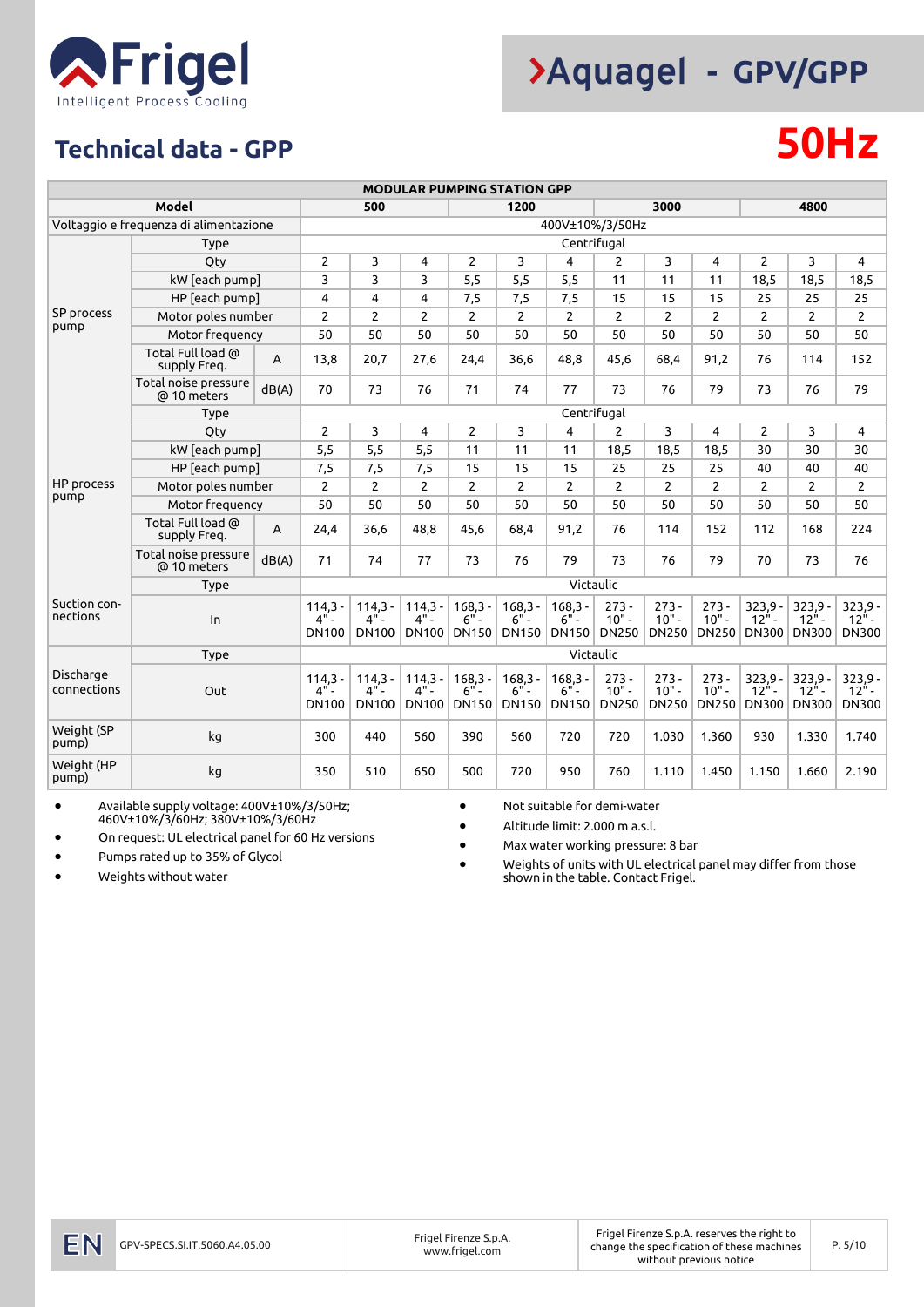![](_page_5_Picture_0.jpeg)

## **GPP - Pump curves 50Hz**

![](_page_5_Figure_2.jpeg)

#### HP - HIGH PRESS SP - STD PRESS

In order to select the suitable pumping system, consider the optimal working point, suction head and pipes diameter. For further questions, please contact Frigel.

# **- GPV/GPP**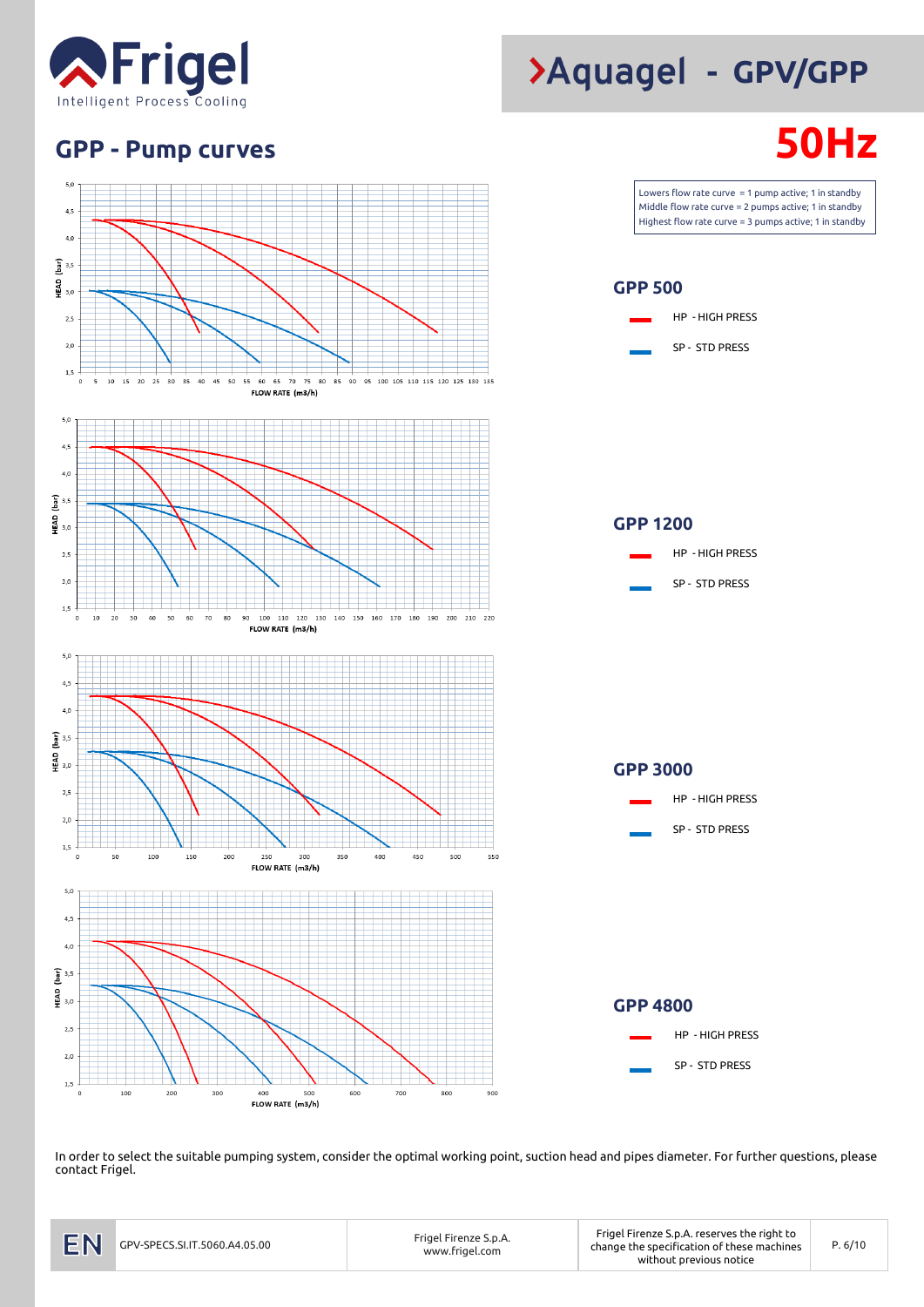![](_page_6_Picture_0.jpeg)

## **Technical data - GPP 60Hz**

|                          | <b>MODULAR PUMPING STATION GPP</b>     |                |                                                   |                                     |                                     |                                     |                                     |                                     |                                    |                                    |                                    |                                                   |                                      |                                         |  |
|--------------------------|----------------------------------------|----------------|---------------------------------------------------|-------------------------------------|-------------------------------------|-------------------------------------|-------------------------------------|-------------------------------------|------------------------------------|------------------------------------|------------------------------------|---------------------------------------------------|--------------------------------------|-----------------------------------------|--|
|                          | Model                                  |                |                                                   | 500                                 |                                     |                                     | 1200                                |                                     |                                    | 3000                               |                                    |                                                   | 4800                                 |                                         |  |
|                          | Voltaggio e freguenza di alimentazione |                |                                                   | 460V±10%/3/60Hz                     |                                     |                                     |                                     |                                     |                                    |                                    |                                    |                                                   |                                      |                                         |  |
|                          | Type                                   |                | Centrifugal                                       |                                     |                                     |                                     |                                     |                                     |                                    |                                    |                                    |                                                   |                                      |                                         |  |
|                          | Qty                                    |                | $\overline{2}$                                    | 3                                   | 4                                   | $\overline{2}$                      | 3                                   | 4                                   | $\overline{2}$                     | 3                                  | 4                                  | $\overline{2}$                                    | 3                                    | 4                                       |  |
|                          | kW [each pump]                         |                | 3                                                 | 3                                   | 3                                   | 5,5                                 | 5,5                                 | 5,5                                 | 11                                 | 11                                 | 11                                 | 18,5                                              | 18,5                                 | 18,5                                    |  |
|                          | HP [each pump]                         |                | 4                                                 | 4                                   | 4                                   | 7,5                                 | 7,5                                 | 7,5                                 | 15                                 | 15                                 | 15                                 | 25                                                | 25                                   | 25                                      |  |
| SP process<br>pump       | Motor poles number                     |                | $\overline{2}$                                    | $\overline{2}$                      | $\overline{2}$                      | $\overline{2}$                      | $\overline{2}$                      | $\overline{2}$                      | $\overline{2}$                     | $\overline{2}$                     | 2                                  | $\overline{2}$                                    | $\overline{2}$                       | $\overline{2}$                          |  |
|                          | Motor frequency                        |                | 60                                                | 60                                  | 60                                  | 60                                  | 60                                  | 60                                  | 60                                 | 60                                 | 60                                 | 60                                                | 60                                   | 60                                      |  |
|                          | Total Full load @<br>supply Freq.      | $\overline{A}$ | 10,8                                              | 16,2                                | 21,6                                | 20,4                                | 30,6                                | 40,8                                | 38                                 | 57                                 | 76                                 | 67                                                | 100,5                                | 134                                     |  |
|                          | Total noise pressure<br>@ 10 meters    | dB(A)          | 70                                                | 73                                  | 76                                  | 71                                  | 74                                  | 77                                  | 73                                 | 76                                 | 79                                 | 73                                                | 76                                   | 79                                      |  |
|                          | Type                                   |                | Centrifugal                                       |                                     |                                     |                                     |                                     |                                     |                                    |                                    |                                    |                                                   |                                      |                                         |  |
|                          | Qty                                    |                | $\overline{2}$                                    | 3                                   | 4                                   | $\overline{2}$                      | 3                                   | 4                                   | $\overline{2}$                     | 3                                  | 4                                  | $\overline{2}$                                    | 3                                    | 4                                       |  |
| HP process               | kW [each pump]                         |                | 5,5                                               | 5,5                                 | 5,5                                 | 11                                  | 11                                  | 11                                  | 18,5                               | 18.5                               | 18,5                               | 30                                                | 30                                   | 30                                      |  |
|                          | HP [each pump]                         |                | 7,5                                               | 7,5                                 | 7,5                                 | 15                                  | 15                                  | 15                                  | 25                                 | 25                                 | 25                                 | 40                                                | 40                                   | 40                                      |  |
|                          | Motor poles number                     |                | $\overline{2}$                                    | $\overline{2}$                      | $\overline{2}$                      | $\overline{2}$                      | $\overline{2}$                      | $\overline{2}$                      | $\overline{2}$                     | $\overline{2}$                     | $\overline{2}$                     | $\overline{2}$                                    | $\overline{2}$                       | $\overline{2}$                          |  |
| pump                     | Motor frequency                        |                | 60                                                | 60                                  | 60                                  | 60                                  | 60                                  | 60                                  | 60                                 | 60                                 | 60                                 | 60                                                | 60                                   | 60                                      |  |
|                          | Total Full load @<br>supply Freq.      | A              | 20,4                                              | 30.6                                | 40.8                                | 38                                  | 57                                  | 76                                  | 62                                 | 93                                 | 124                                | 112                                               | 168                                  | 224                                     |  |
|                          | Total noise pressure<br>@ 10 meters    | dB(A)          | 71                                                | 74                                  | 77                                  | 73                                  | 76                                  | 79                                  | 73                                 | 76                                 | 79                                 | 70                                                | 73                                   | 76                                      |  |
|                          | Type                                   |                | Victaulic                                         |                                     |                                     |                                     |                                     |                                     |                                    |                                    |                                    |                                                   |                                      |                                         |  |
| Suction con-<br>nections | In                                     |                | $114,3 -$<br>$4^{\prime\prime}$ -<br><b>DN100</b> | $114,3 -$<br>$4"$ -<br><b>DN100</b> | $114,3 -$<br>$4"$ -<br>DN100        | $168,3 -$<br>$6"$ -<br><b>DN150</b> | $168,3 -$<br>$6"$ -<br><b>DN150</b> | $168,3 -$<br>$6"$ -<br><b>DN150</b> | $273 -$<br>$10" -$<br><b>DN250</b> | $273 -$<br>$10" -$<br><b>DN250</b> | $273 -$<br>$10" -$<br><b>DN250</b> | $323,9 -$<br>$12^{\frac{1}{2}}$ -<br><b>DN300</b> | $323,9 -$<br>$12" -$<br><b>DN300</b> | $323,9 -$<br>$12" -$<br><b>DN300</b>    |  |
|                          | Type                                   |                |                                                   |                                     |                                     |                                     |                                     | Victaulic                           |                                    |                                    |                                    |                                                   |                                      |                                         |  |
| Discharge<br>connections | Out                                    |                | $114,3 -$<br>$4^{\frac{1}{2}}$<br><b>DN100</b>    | $114.3 -$<br>$4"$ -<br><b>DN100</b> | $114.3 -$<br>$4"$ -<br><b>DN100</b> | $168.3 -$<br>$6"$ -<br><b>DN150</b> | $168,3 -$<br>$6"$ -<br><b>DN150</b> | $168,3 -$<br>$6"$ -<br><b>DN150</b> | $273 -$<br>$10" -$<br><b>DN250</b> | $273 -$<br>$10" -$<br><b>DN250</b> | $273 -$<br>$10" -$<br><b>DN250</b> | $323.9 -$<br>$12^{h}$ -<br><b>DN300</b>           | $323.9 -$<br>$12" -$<br><b>DN300</b> | $323,9 -$<br>$12^{n}$ -<br><b>DN300</b> |  |
| Weight (SP<br>pump)      | kg                                     |                | 300                                               | 440                                 | 560                                 | 390                                 | 560                                 | 720                                 | 720                                | 1.030                              | 1.360                              | 930                                               | 1.330                                | 1.740                                   |  |
| Weight (HP<br>pump)      | kg                                     |                | 350                                               | 510                                 | 650                                 | 500                                 | 720                                 | 950                                 | 760                                | 1.110                              | 1.450                              | 1.150                                             | 1.660                                | 2.190                                   |  |

• Available supply voltage: 400V±10%/3/50Hz; 460V±10%/3/60Hz; 380V±10%/3/60Hz

• On request: UL electrical panel for 60 Hz versions

• Pumps rated up to 35% of Glycol

• Weights without water

• Not suitable for demi-water

• Altitude limit: 2.000 m a.s.l.

• Max water working pressure: 8 bar

• Weights of units with UL electrical panel may differ from those shown in the table. Contact Frigel.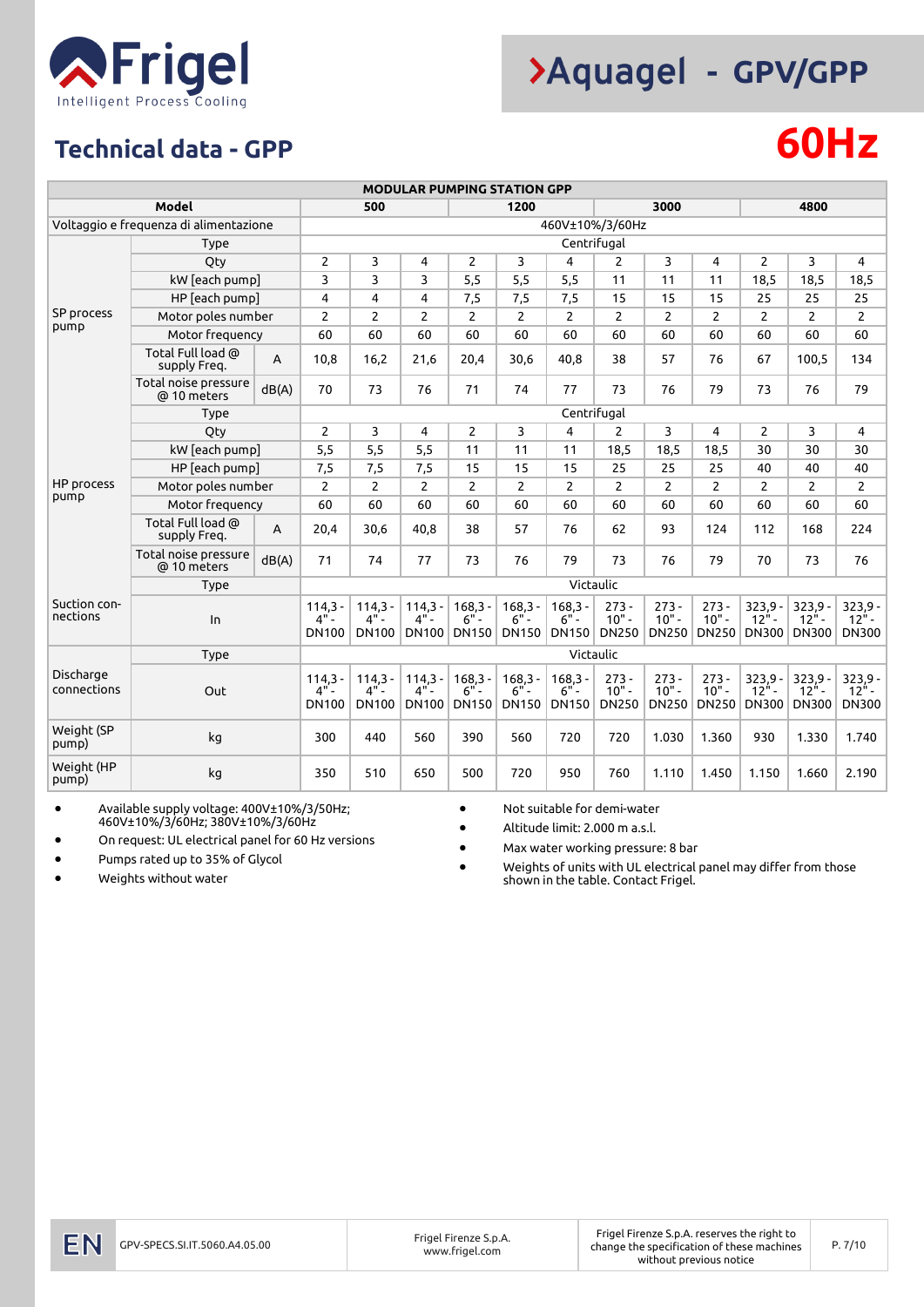![](_page_7_Picture_0.jpeg)

![](_page_7_Figure_1.jpeg)

In order to select the suitable pumping system, consider the optimal working point, suction head and pipes diameter. For further questions, please contact Frigel.

# **- GPV/GPP**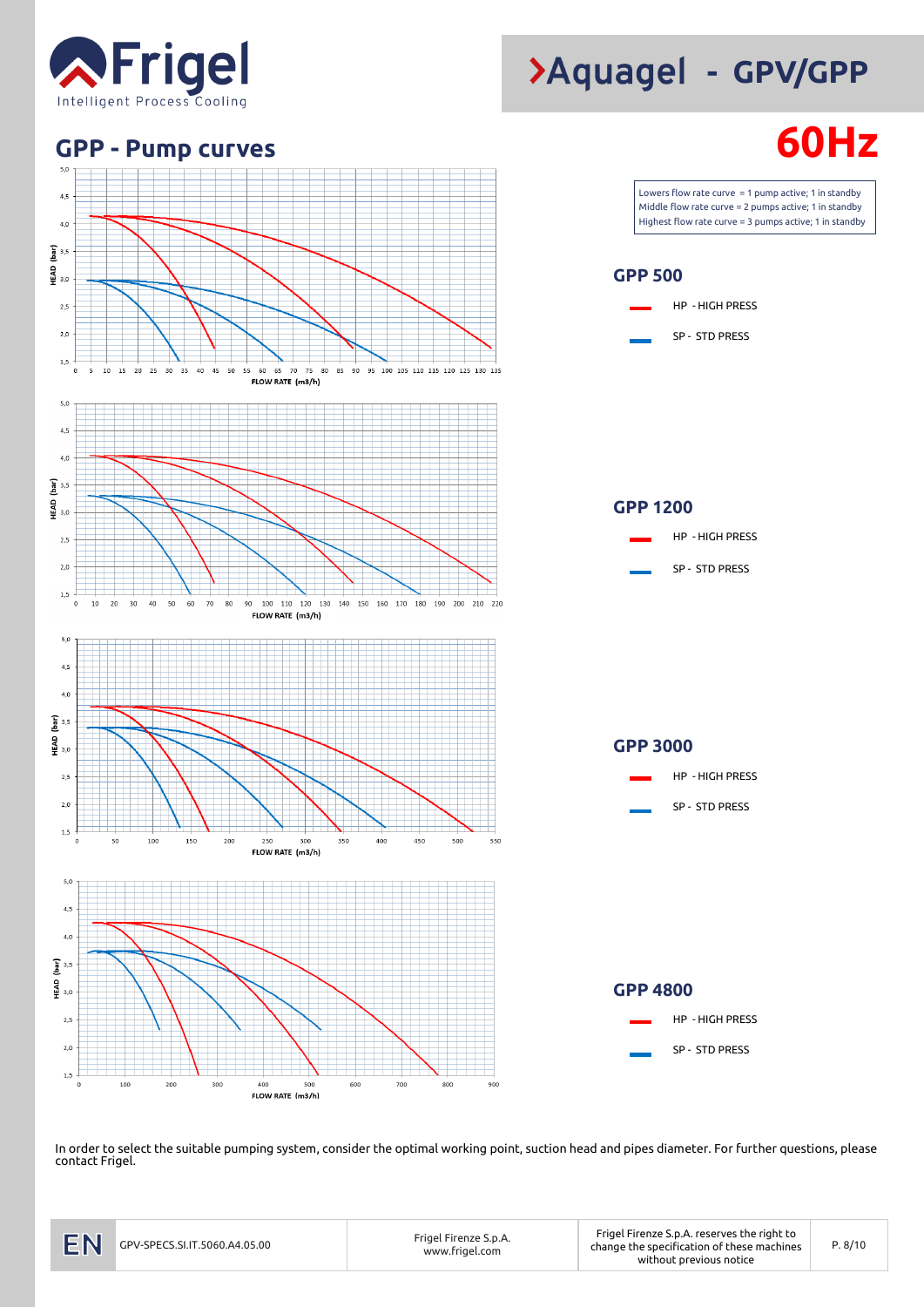![](_page_8_Picture_1.jpeg)

### **Dimensional technical data - GPV 50-60Hz**

|   | <b>Machine dimension - SP</b> |               |       |       |       |       |       |               |       |       |       |       |       |  |
|---|-------------------------------|---------------|-------|-------|-------|-------|-------|---------------|-------|-------|-------|-------|-------|--|
|   | Model                         |               | 500   |       |       | 1200  |       |               | 3000  |       |       | 4800  |       |  |
|   | Pumps                         | $\mathcal{P}$ | 3     | 4     | 2     | 3     | 4     | $\mathcal{P}$ | 3     | 4     | 2     | 3     | 4     |  |
| A | mm                            | 1.138         | 1.638 | 2.138 | 1.137 | 1.637 | 2.137 | 1.353         | 1.853 | 2.353 | 1.486 | 1.986 | 2.486 |  |
| B | mm                            | 1.156         | 1.156 | 1.156 | 1.319 | 1.319 | 1.319 | 1.887         | 1.887 | 1.887 | 2.195 | 2.195 | 2.195 |  |
| C | mm                            | 1.558         | 1.558 | 1.558 | 1.559 | 1.559 | 1.559 | 1.680         | 1.680 | 1.680 | 2.048 | 2.048 | 2.048 |  |
|   | <b>Machine dimension - HP</b> |               |       |       |       |       |       |               |       |       |       |       |       |  |
|   | Model                         | 500           |       |       |       | 1200  |       |               | 3000  |       | 4800  |       |       |  |
|   | Pumps                         | $\mathcal{P}$ | 3     | 4     | 2     | 3     | 4     | 2             | 3     | 4     | 2     | 3     | 4     |  |
| A | mm                            | 1.138         | 1.638 | 2.138 | 1.135 | 1.635 | 2.135 | 1.363         | 1.863 | 2.363 | 1.486 | 1.986 | 2.486 |  |
| B | mm                            | 1.160         | 1.160 | 1.160 | 1.320 | 1.320 | 1.320 | 1.932         | 1.932 | 1.932 | 2.246 | 2.246 | 2.246 |  |
| C | mm                            | 1.558         | 1.558 | 1.558 | 1.669 | 1.669 | 1.669 | 2.068         | 2.068 | 2.068 | 2.029 | 2.029 | 2.029 |  |

### **Dimensional technical data - GPP 50Hz**

|       | <b>Machine dimension - SP</b> |       |       |       |       |       |       |       |       |       |       |       |       |  |
|-------|-------------------------------|-------|-------|-------|-------|-------|-------|-------|-------|-------|-------|-------|-------|--|
|       | Model                         |       | 500   |       |       | 1200  |       |       | 3000  |       |       | 4800  |       |  |
| Pumps |                               |       |       | 4     |       |       | 4     |       |       | 4     |       |       | 4     |  |
| A     | mm                            | 1.024 | 1.527 | 2.027 | 1.120 | 1.620 | 2.120 | 1.119 | 1.619 | 2.119 | 1.211 | 1.711 | 2.211 |  |
| B     | mm                            | 1.209 | 1.209 | 1.209 | 1.329 | 1.329 | 1.329 | 1.320 | 1.320 | .320  | 1.626 | 1.626 | 1.626 |  |
| C     | mm                            | 1.340 | 1.340 | 1.340 | 1.371 | 1.371 | 1.371 | 1.371 | 1.371 | .371  | 1.552 | 1.552 | 1.552 |  |
|       | <b>Machine dimension - HP</b> |       |       |       |       |       |       |       |       |       |       |       |       |  |
| Model |                               | 500   |       |       |       | 1200  |       |       | 3000  |       |       | 4800  |       |  |
| Pumps |                               | າ     | っ     | 4     | ว     |       | 4     |       |       | 4     |       |       | 4     |  |

A mm 1.027 1.527 2.027 1.120 1.620 2.120 1.112 1.612 2.112 1.216 1.716 2.216 B | mm | 1.230 | 1.230 | 1.230 | 1.317 | 1.317 | 1.317 | 1.354 | 1.354 | 1.354 | 1.643 | 1.643 | 1.643 C | mm | 1.371 | 1.371 | 1.371 | 1.371 | 1.371 | 1.371 | 1.351 | 1.351 | 1.351 | 1.552 | 1.552 | 1.552

### **Dimensional technical data - GPP 60Hz**

|       | <b>Machine dimension - SP</b> |       |       |       |       |       |       |       |       |       |       |       |       |  |
|-------|-------------------------------|-------|-------|-------|-------|-------|-------|-------|-------|-------|-------|-------|-------|--|
|       | Model                         |       | 500   |       |       | 1200  |       |       | 3000  |       |       | 4800  |       |  |
| Pumps |                               | 2     | 3     | 4     | 2     | 3     | 4     | 2     | 3     | 4     | ∍     | 3     | 4     |  |
| A     | mm                            | 1.027 | 1.527 | 2.027 | 1.120 | 1.620 | 2.120 | 1.114 | 1.641 | 2.114 | 1.211 | 1.711 | 2.211 |  |
| B     | mm                            | 1.197 | 1.197 | 1.197 | 1.329 | 1.329 | 1.329 | 1.354 | 1.354 | 1.354 | 1.626 | 1.626 | 1.626 |  |
| C     | mm                            | 1.370 | 1.370 | 1.370 | 1.371 | 1.371 | 1.371 | 1.351 | 1.351 | 1.351 | 1.501 | 1.501 | 1.501 |  |
|       | <b>Machine dimension - HP</b> |       |       |       |       |       |       |       |       |       |       |       |       |  |
|       | Model                         | 500   |       |       |       | 1200  |       |       | 3000  |       | 4800  |       |       |  |
| Pumps |                               | 2     | 3     | 4     | 2     | 3     | 4     | 2     | 3     | 4     | っ     | 3     | 4     |  |
| A     | mm                            | 1.027 | 1.527 | 2.027 | 1.120 | 1.620 | 2.120 | 1.112 | 1.612 | 2.112 | 1.219 | 1.719 | 2.219 |  |
| B     | mm                            | 1.229 | 1.229 | 1.229 | 1.318 | 1.318 | 1.318 | 1.390 | 1.390 | 1.390 | 1.644 | 1.644 | 1.644 |  |

C | mm | 1.351 | 1.351 | 1.351 | 1.351 | 1.351 | 1.350 | 1.350 | 1.501 | 1.501 | 1.501

• Dimensions refer to units in basic configuration without added options

• Overall dimensions of units with UL electrical panel may differ from those shown in the table. Contact Frigel

![](_page_8_Figure_11.jpeg)

### EN

www.frigel.com

Frigel Firenze S.p.A. reserves the right to Frigel Firenze S.p.A.<br>Change the specification of these machines P. 9/10 France in the specification of these machines without previous notice